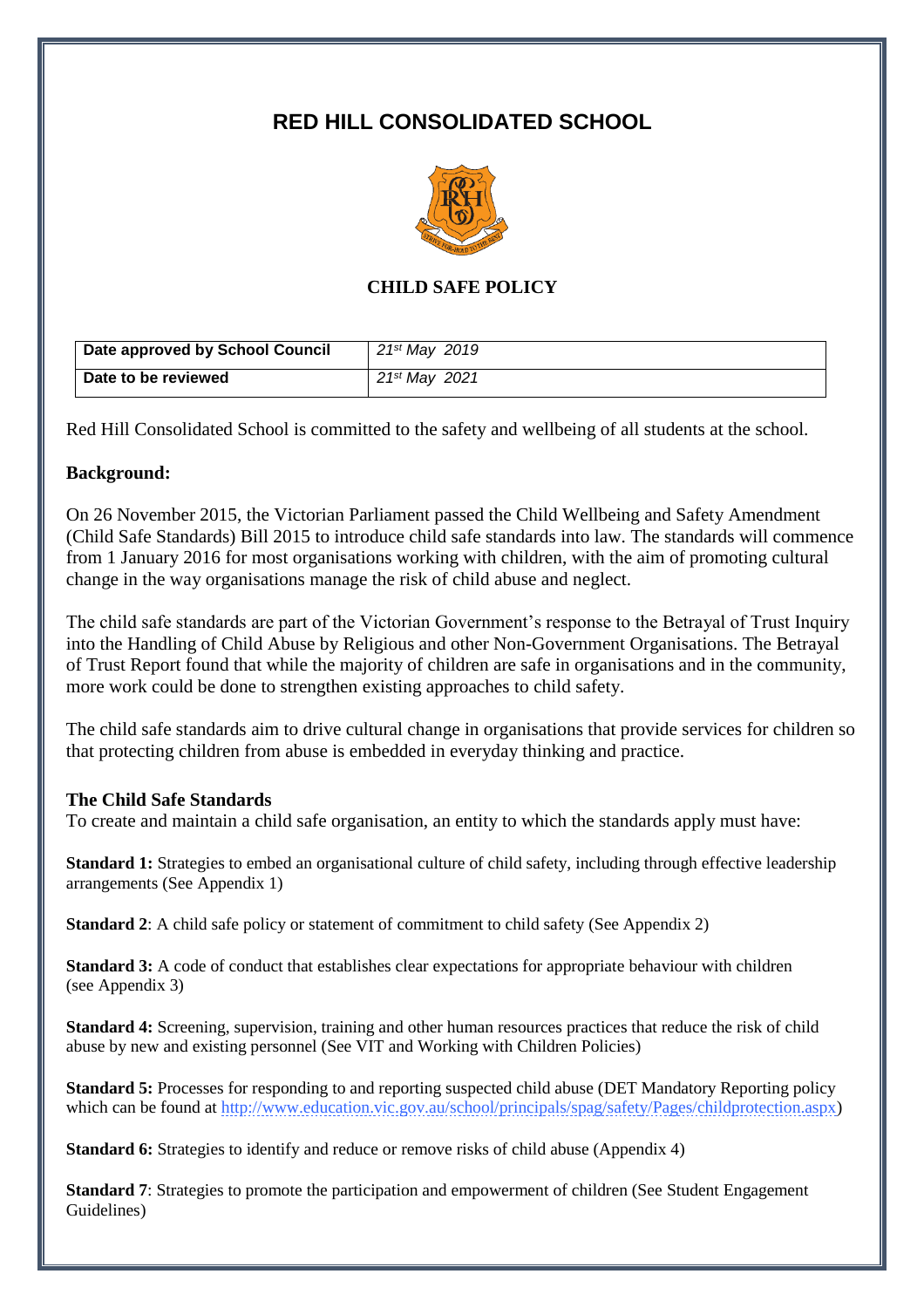### **Policy**

Red Hill Consolidated School will implement the Child Safe Standards to ensure the safety and wellbeing of all students at the School and promote an organisational culture that manages the risk of child abuse and neglect.

Our school has developed policies and procedures that aim to keep children safe. The standards will provide a framework to identify gaps and improve policy and practices around child safety.

#### **Appendix 1:**

# **Red Hill Consolidated School Child Safe Definitions:**

#### **Definitions**

A full list of definitions for Ministerial Order No. 870 is available at [www.vrqa.vic.gov.au/childsafe.](http://www.vrqa.vic.gov.au/childsafe)

*Child abuse* includes—

- any act committed against a child involving
	- o a sexual offence or
	- o an offence under section 49B(2) of the *Crimes Act 1958* (grooming)
	- the infliction, on a child, of
		- o physical violence or
		- o serious emotional or psychological harm
- serious neglect of a child.

*Child-connected work* means work authorised by the school governing authority and performed by an adult in a school environment while children are present or reasonably expected to be present.

*Child safety* encompasses matters related to protecting all children from child abuse, managing the risk of child abuse, providing support to a child at risk of child abuse, and responding to incidents or allegations of child abuse.

*School environment* means any physical or virtual place made available or authorised by the school governing authority for use by a child during or outside school hours, including:

- o a campus of the school
- o online school environments (including email and intranet systems)
- o other locations provided by the school for a child's use (including, without limitation, locations used for school camps, sporting events, excursions, competitions, and other events).

# *School staff* means:

- in a government school, an individual working in a school environment who is:
	- o employed under Part 2.4 of the *Education and Training Reform Act 2006* (ETR Act) in the government teaching service or
	- o employed under a contract of service by the council of the school under Part 2.3 of the ETR Act or
	- o a volunteer or a contracted service provider (whether or not a body corporate or any other person is an intermediary).
- in a non-government school, an individual working in a school environment who is:
	- o directly engaged or employed by a school governing authority
	- o a volunteer or a contracted service provider (whether or not a body corporate or any other person is an intermediary)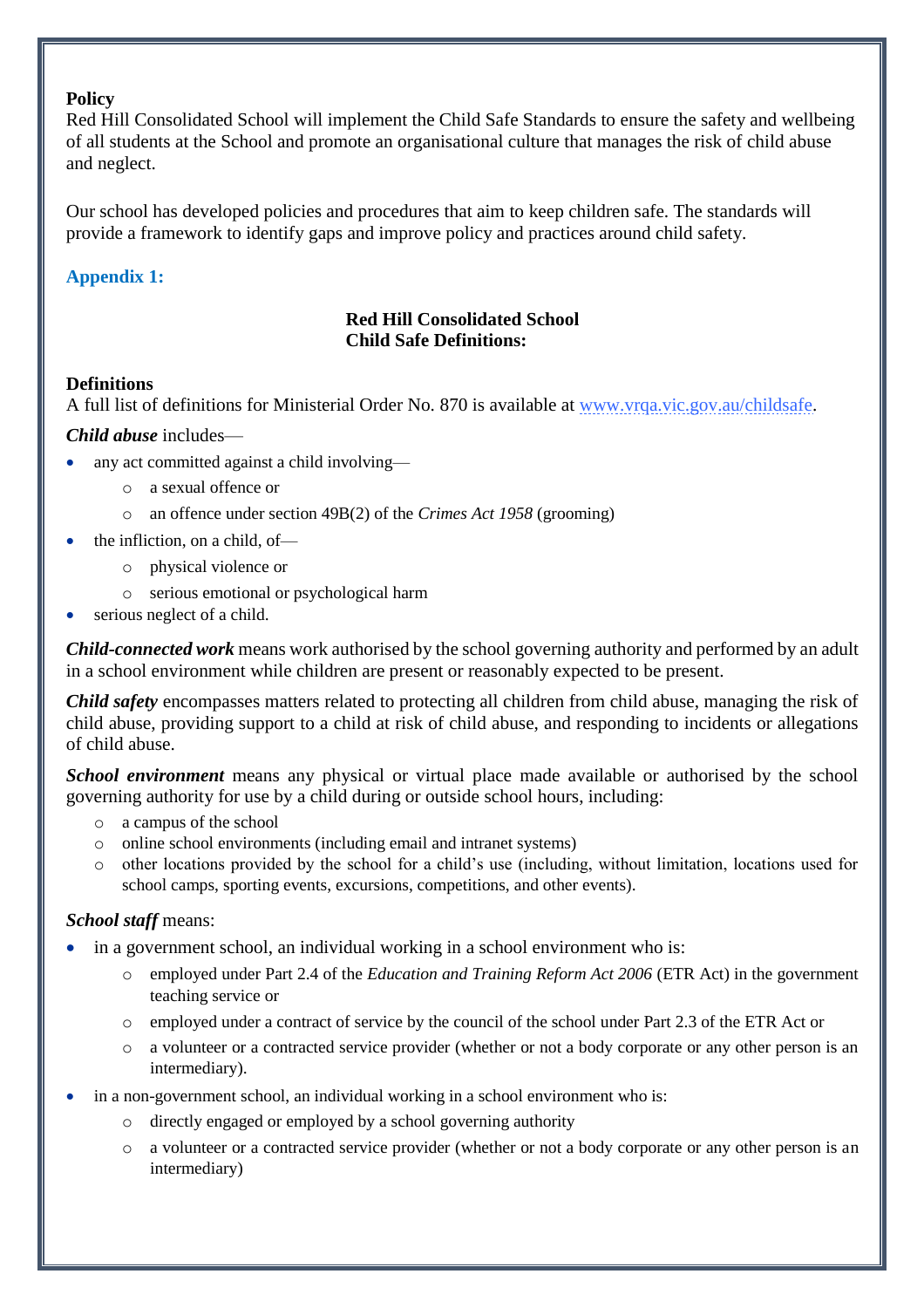- $\circ$  a minister of religion<sup>1</sup>.
- *School governing authority* means:

l

- o The proprietor of a school, including a person authorised to act for or on behalf of the proprietor; or
- o The governing body for a school (however described), as authorised by the proprietor of a school or the ETR Act; or
- o The principal, as authorised by the proprietor of a school, the school governing body, or the ETR Act.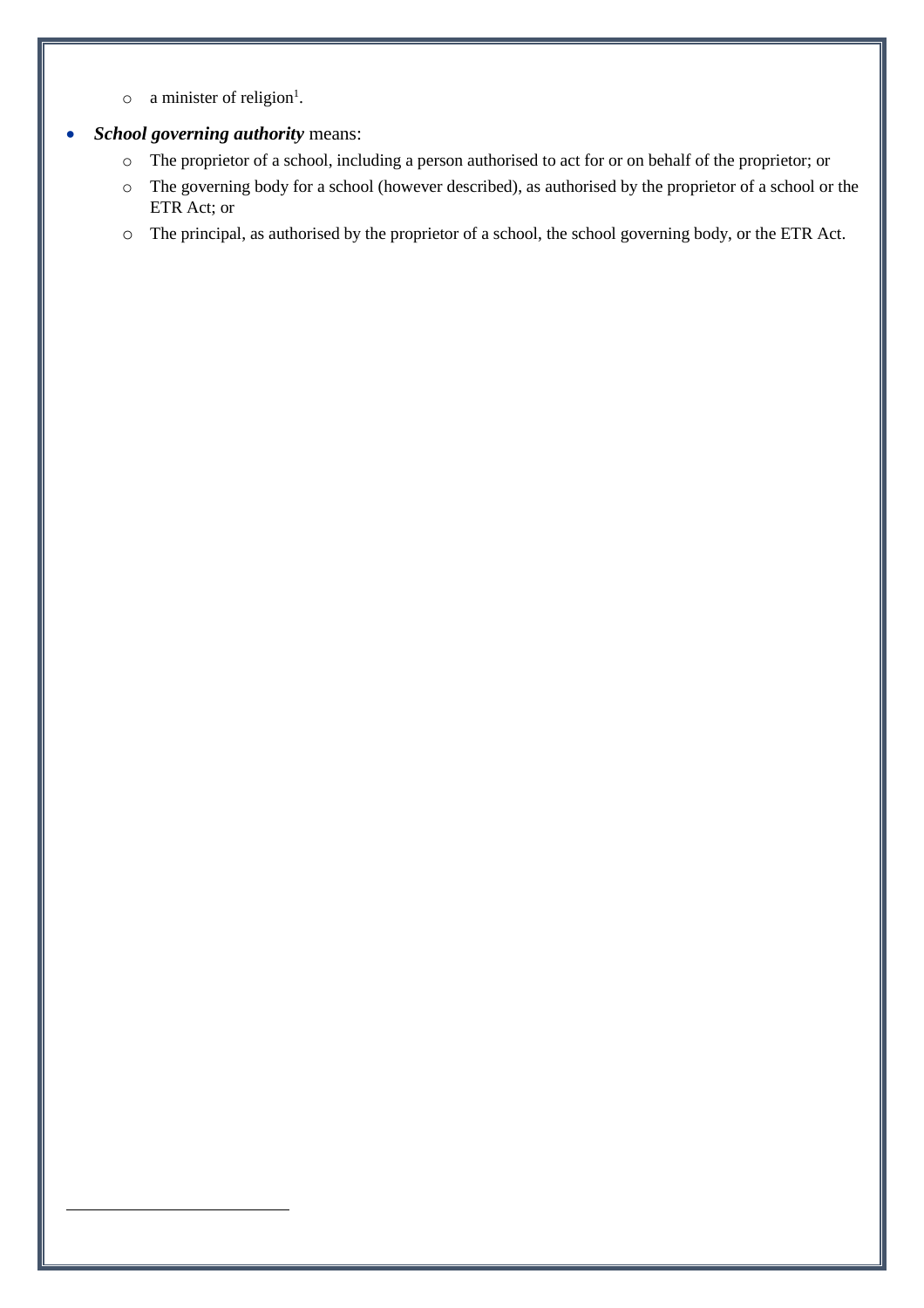# **Appendix 2:**

# **Red Hill Consolidated School: 'Our Commitment to Child Safety'**

Red Hill Consolidated School is committed to child safety.

We want children to be safe, happy and empowered. We support and respect all children, as well as our staff and volunteers.

We are committed to the safety, participation and empowerment of all children.

We have zero tolerance of child abuse, and all allegations and safety concerns will be treated very seriously and consistently with our robust policies and procedures.

We have legal and moral obligations to contact authorities when we are worried about a child's safety, which we follow rigorously.

Our school is committed to preventing child abuse and identifying risks early, and removing and reducing these risks.

Our school has robust human resources and recruitment practices for all staff and volunteers.

Our school is committed to regularly training and educating our staff and volunteers on child abuse risks.

We support and respect all children, as well as our staff and volunteers. We are committed to the cultural safety of Aboriginal children, the cultural safety of children from a culturally and/or linguistically diverse backgrounds, and to providing a safe environment for children with a disability.

We have specific policies, procedures and training in place that support our leadership team, staff and volunteers to achieve these commitments.

If you believe a child is at immediate risk of abuse phone 000.

# **Our children**

This policy is intended to empower children who are vital and active participants in our school. We involve them when making decisions, especially about matters that directly affect them. We listen to their views and respect what they have to say.

We promote diversity and tolerance in our school, and people from all walks of life and cultural backgrounds are welcome. In particular we:

- promote the cultural safety, participation and empowerment of Aboriginal children
- promote the cultural safety, participation and empowerment of children from culturally and/or linguistically diverse backgrounds
- ensure that children with a disability are safe and can participate equally.

#### **Our staff and volunteers**

This policy guides our staff and volunteers on how to behave with children in our school.

All of our staff and volunteers must agree to abide by our code of conduct which specifies the standards of conduct required when working with children. All staff and volunteers, as well as children and their families, are given the opportunity to contribute to the development of the code of conduct.

#### **Training and supervision**

Training and education is important to ensure that everyone in our school understands that child safety is everyone's responsibility.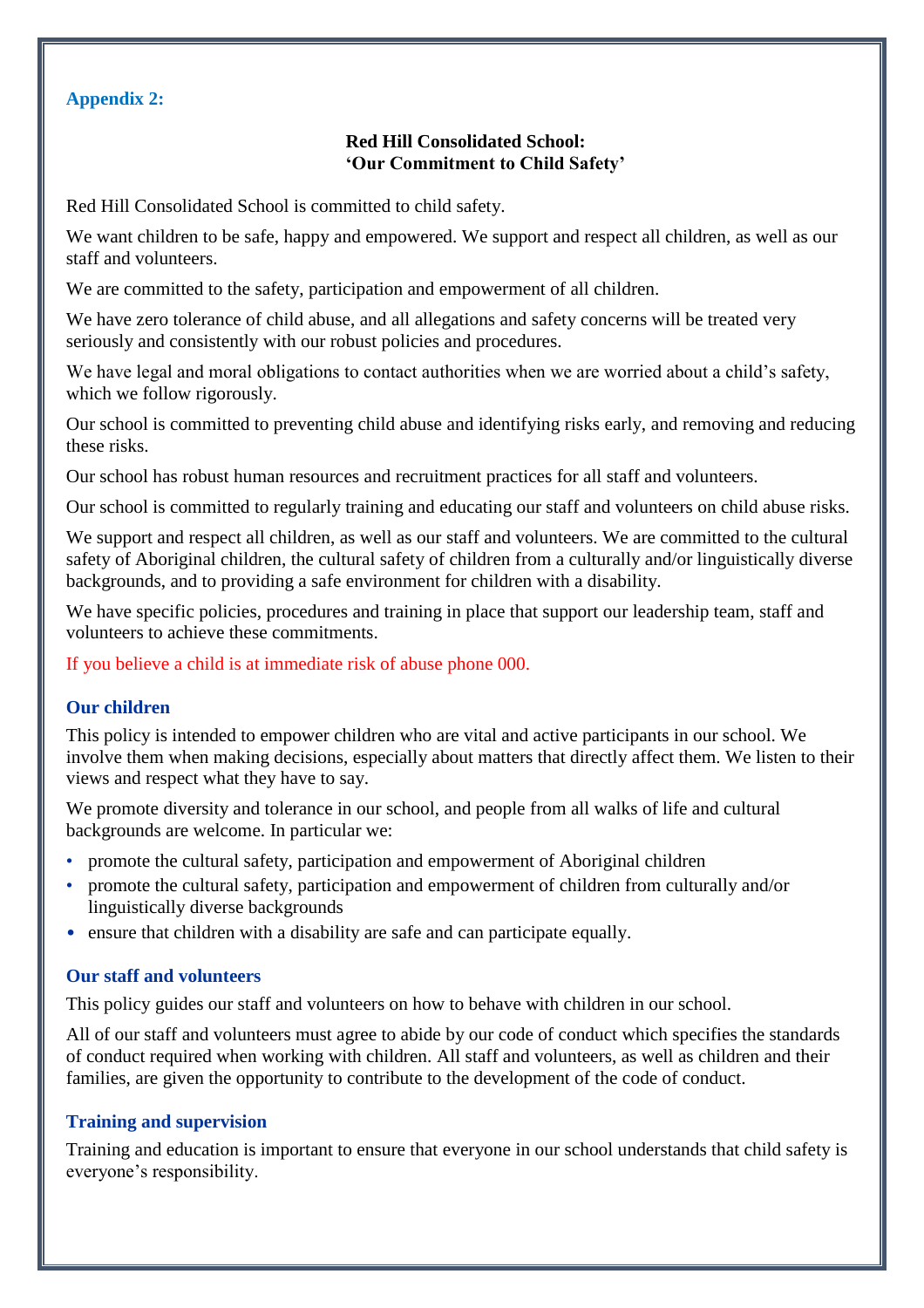Our school culture aims for all staff and volunteers (in addition to parents/carers and children) to feel confident and comfortable in discussing any allegations of child abuse or child safety concerns. We train our staff to identify, assess, and minimise risks of child abuse and to detect potential signs of child abuse.

We also support our staff and volunteers through ongoing supervision to: develop their skills to protect children from abuse; and promote the cultural safety of Aboriginal children, the cultural safety of children from linguistically and/or diverse backgrounds, and the safety of children with a disability.

New employees and volunteers will be supervised regularly to ensure they understand our school's commitment to child safety and that everyone has a role to play in protecting children from abuse, as well as checking that their behaviour towards children is safe and appropriate (please refer to this school's code of conduct to understand appropriate behaviour further). Any inappropriate behaviour will be reported through appropriate channels, including the Department of Health and Human Services and Victoria Police, depending on the severity and urgency of the matter.

# **Recruitment**

We take all reasonable steps to employ skilled people to work with children. We develop selection criteria and advertisements which clearly demonstrate our commitment to child safety and an awareness of our social and legislative responsibilities. Our school understands that when recruiting staff and volunteers we have ethical as well as legislative obligations.

All people engaged in child-related work, including volunteers, are required to hold a Working with Children Check and to provide evidence of this Check. Please see the [Working with Children Check](http://www.workingwithchildren.vic.gov.au/) website <www.workingwithchildren.vic.gov.au> for further information

We carry out reference checks and police record checks to ensure that we are recruiting the right people. Police record checks are used only for the purposes of recruitment. If during the recruitment process a person's records indicate a criminal history then the person will be given the opportunity to provide further information and context.

# **Fair procedures for personnel**

The safety and wellbeing of children is our primary concern. We are also fair and just to personnel. The decisions we make when recruiting, assessing incidents, and undertaking disciplinary action will always be thorough, transparent, and based on evidence.

We record all allegations of abuse and safety concerns using our incident reporting form<sup>2</sup>, including investigation updates. All records are securely stored.

# **Privacy**

l

All personal information considered or recorded will respect the privacy of the individuals involved, whether they be staff, volunteers, parents or children, unless there is a risk to someone's safety. We have safeguards and practices in place to ensure any personal information is protected. Everyone is entitled to know how this information is recorded, what will be done with it, and who will have access to it.

# **Legislative responsibilities**

Our school takes our legal responsibilities seriously, including:

 All Victorian Teachers have a legal responsibility to report incidents where children's safety is at risk. Victorian Government School employees are expected to follow the DET Mandatory Reporting policy which can be found at

<http://www.education.vic.gov.au/school/principals/spag/safety/Pages/childprotection.aspx>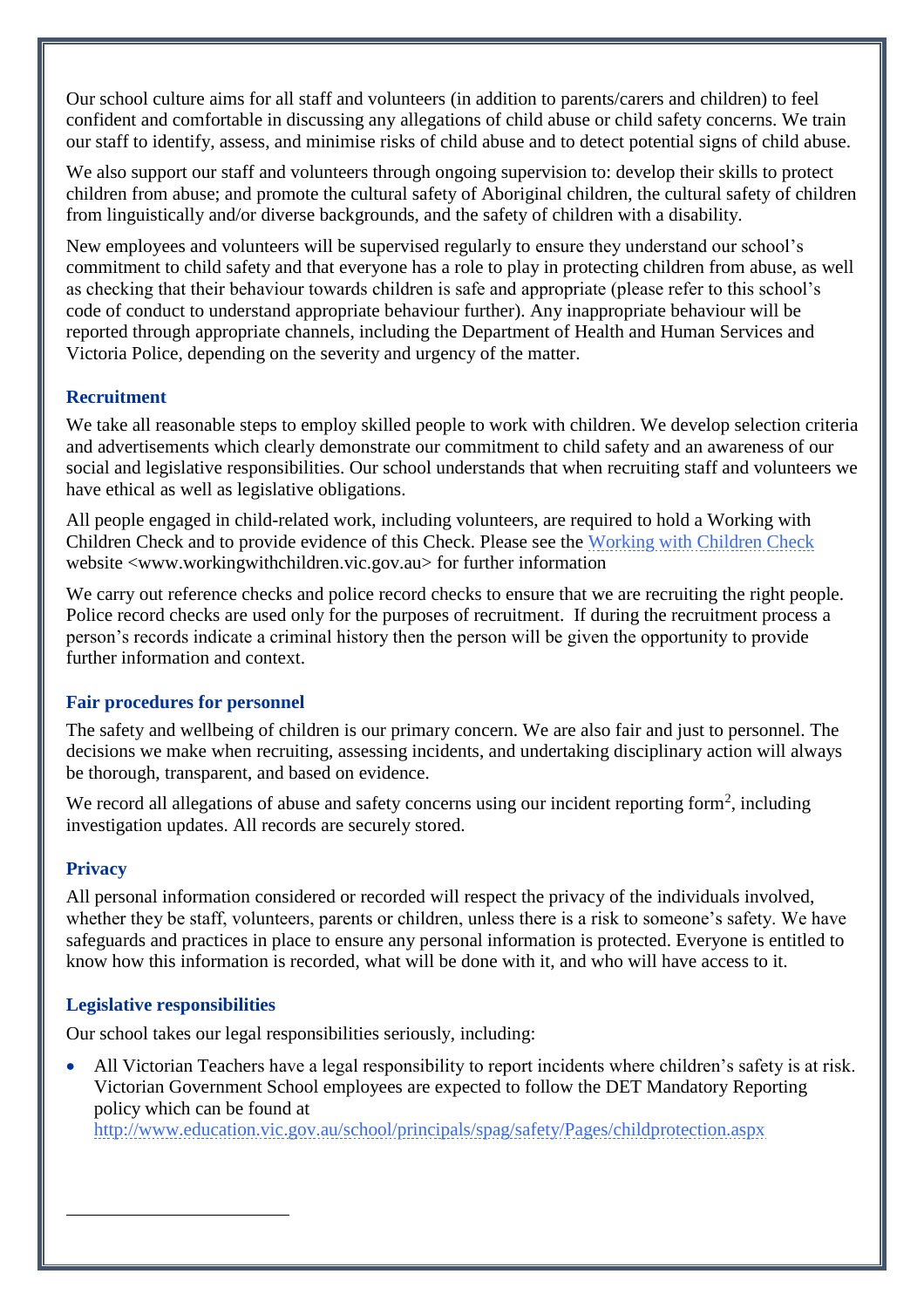- **Failure to disclose:** Reporting child sexual abuse is a community-wide responsibility. All adults in Victoria who have a reasonable belief that an adult has committed a sexual offence against a child under 16 have an obligation to report that information to the police.
- **Failure to protect:** People of authority in our school will commit an offence if they know of a substantial risk of child sexual abuse and have the power or responsibility to reduce or remove the risk, but negligently fail to do so.
- Any personnel who are **mandatory reporters** must comply with their duties.

# **Risk management**

In Victoria, schools are required to protect children when a risk is identified (see information about failure to protect above). In addition to general occupational health and safety risks, we proactively manage risks of abuse to our children.

We have risk management strategies in place to identify, assess, and take steps to minimise child abuse risks, which include risks posed by physical environments (for example, any doors that can lock), and online environments (for example, no staff or volunteer is to have contact with a child in schools via social media).

#### **Allegations, concerns and complaints**

Our school takes all allegations seriously and has practices in place to investigate thoroughly and quickly. Our staff and volunteers are trained to deal appropriately with allegations.

We work to ensure all children, families, staff and volunteers know what to do and who to tell if they observe abuse or are a victim, and if they notice inappropriate behaviour.

We all have a responsibility to report an allegation of abuse if we have a reasonable belief that an incident took place

If an adult has a **reasonable belief** that an incident has occurred then they must report the incident. Factors contributing to reasonable belief may be:

- a child states they or someone they know has been abused (noting that sometimes the child may in fact be referring to themselves)
- behaviour consistent with that of an abuse victim is observed
- someone else has raised a suspicion of abuse but is unwilling to report it
- observing suspicious behaviour.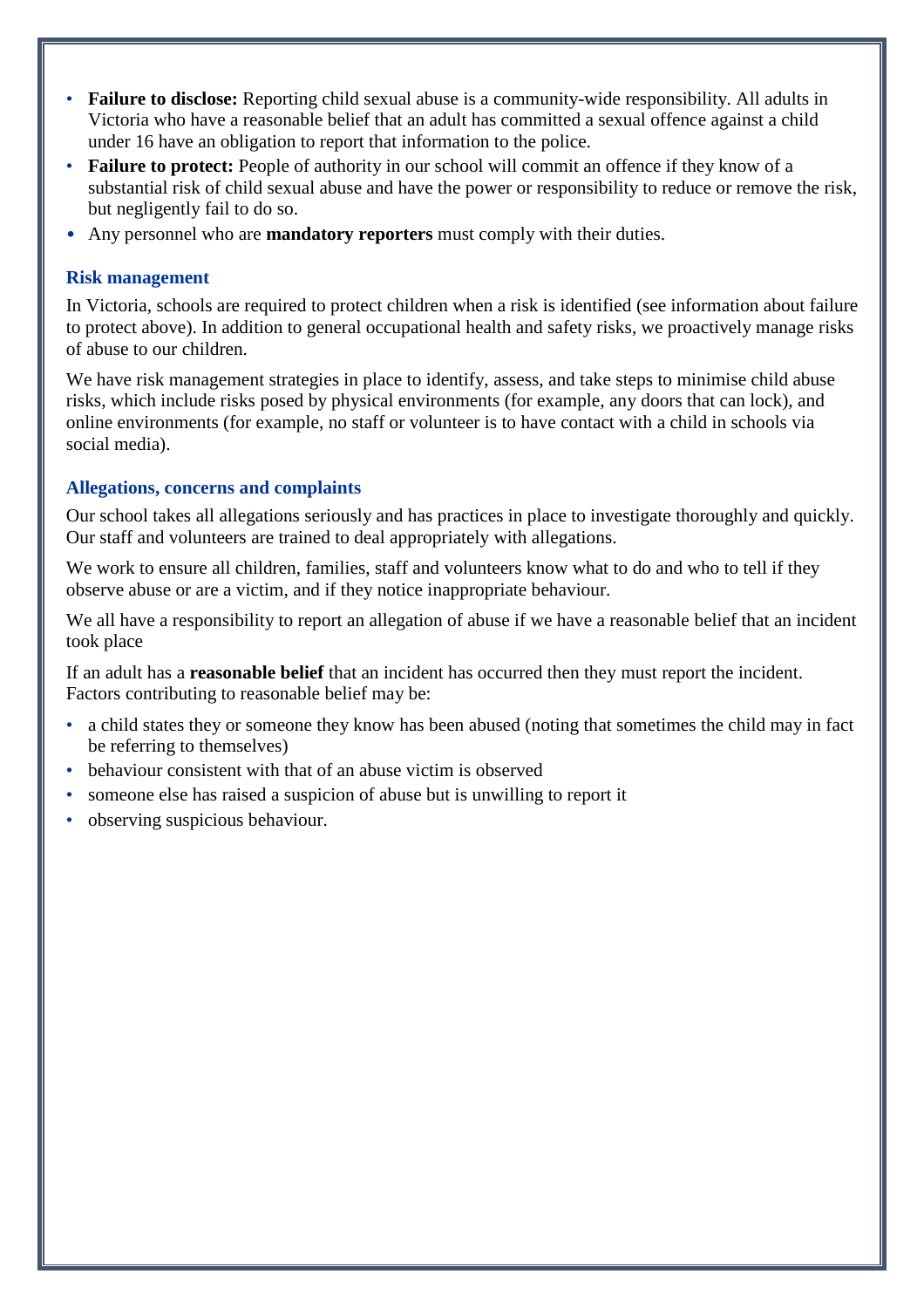### **Appendix 3:**

# **Red Hill Consolidated School Child Safety Code of Conduct**

The following child safety code of conduct clearly spells out the professional boundaries and acceptable and unacceptable adult/child relationships and behaviours. All staff members at our school are expected to have read and to implement the following 'Child Safety Code of Conduct' at all times.

# **Making a professional judgement**

Adults at Red Hill Consolidated School will;

- Make judgements about their behaviour in order to secure the best interests and welfare of the child
- Record interactions and share them with a member of the Principal Class.
- Ensure actions taken are warranted, proportionate, safe and applied equitably
- Discuss any misunderstandings, accidents or threats with a leadership team member
- Be aware of their position of trust and ensure an unequal balance of power is not used for their own or others personal advantage or gratification
- Not use their position to intimidate, bully, humiliate, threaten, coerce or undermine children
- Maintain appropriate professional boundaries and avoid behaviour which might be misinterpreted by others
- Not promote relationships which create a personal friendship or are of a sexual nature, or which may become so.

#### **Personal/living space**

Adults at Red Hill Consolidated School will;

- Not invite a child into their home or any home or domestic setting frequented by them, unless the reason for this has been firmly established and agreed with parents and care givers
- Be vigilant in maintaining their own privacy and mindful of the need to avoid placing themselves in vulnerable situations
- Not ask children to undertake personal jobs or errands
- Maintain professional boundaries.

# **Gifts, rewards and favouritism**

Adults at Red Hill Consolidated School will;

- Be aware of their organisation's policy on the giving and receiving of gifts
- Ensure that gifts received or given in situations that may be misconstrued are declared
- Only give gifts to an individual child as part of an agreed reward system
- Ensure that when operating reward systems, methods and criteria for selection of children for awards are fair and transparent.

#### **Infatuations**

Adults at Red Hill Consolidated School will;

- Deal with infatuations sensitively and appropriately to maintain the dignity and safety of all concerned
- Make sure their own behaviour is beyond reproach
- If they become aware of an infatuation developing or any indications that it may, record it and discuss it with School Leadership so that action can be taken to avoid any hurt, distress or embarrassment.

**Communication (including the use of technology)** Adults at Red Hill Consolidated School will: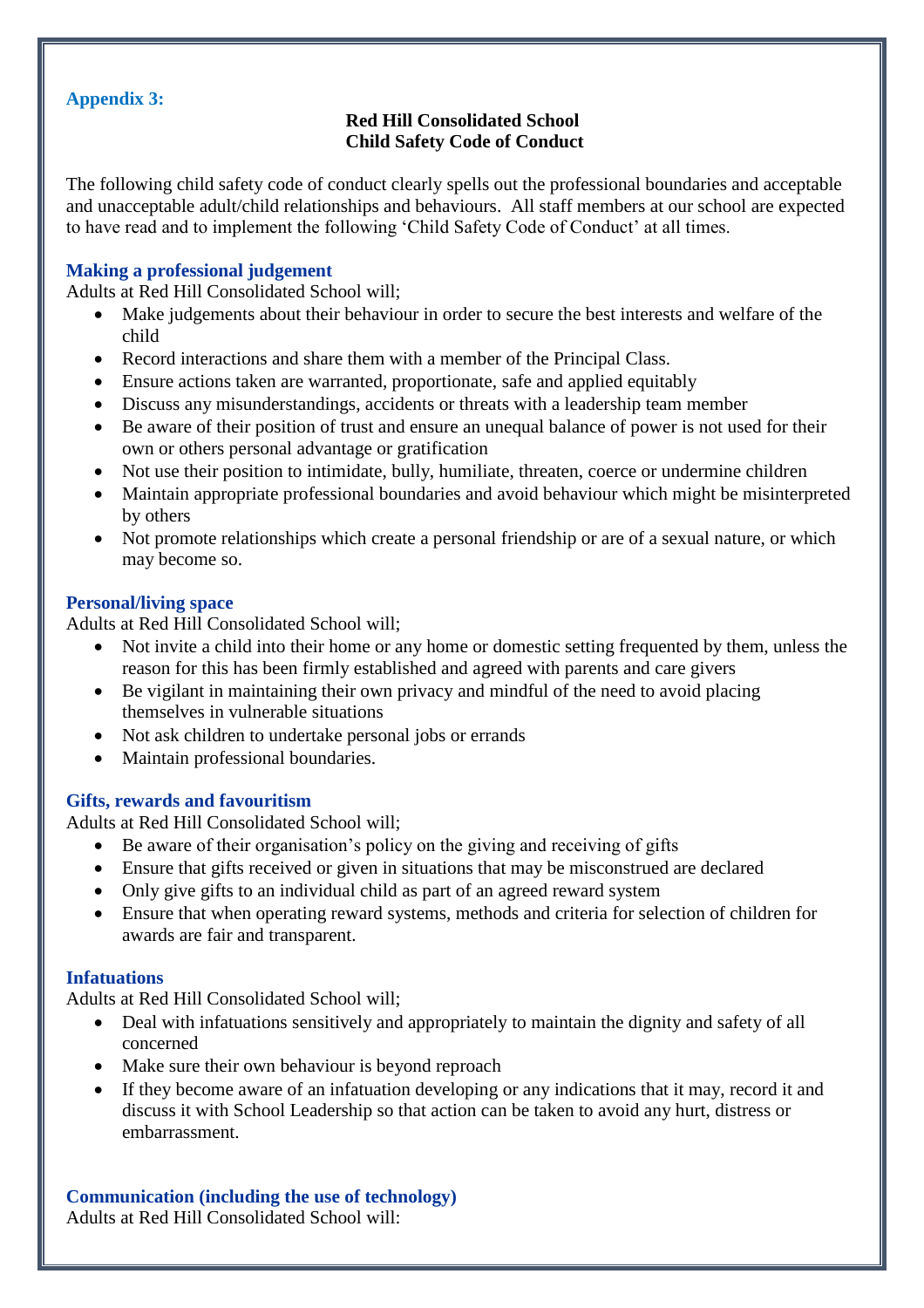- Ensure communication takes place within clear and explicit professional boundaries this includes the wider use of technology such as mobile phones, text messaging, e-mails, digital cameras, videos, web-cams, websites and blogs.
- Not share any personal information with a child
- Not request, or respond to, any personal information from a child, other than that which may be appropriate as part of their professional role
- Not give their personal contact details to children, including their mobile number, home phone or personal e-mail address, unless the need to do so is agreed with School Leadership and parents
- Only use equipment e.g. mobile phones, provided by their organisation to communicate with children, making sure that parents/carers have given permission for this form of communication to be used
- Only make contact with children for professional reasons and in accordance with School policy
- Only use text messaging as a last resort when no other forms of communication are possible
- Not use internet or web-based communication channels to send messages
- Use internal e-mail systems in accordance with the schools policy.

# **Social Contact**

Adults at Red Hill Consolidated School will:

- Not have social contact with children unless the reason for this has been firmly established and agreed with School Leadership
- Not have secret social contact with children and/or their parent(s);
- Always seek approval for any planned social contact with children with School Leadership
- Advise senior management of any social contact that has occurred which may raise concern
- Report and record any situation which may place a child at risk or may compromise the organisation or their own professional standing.

# **Sexual Contact**

Adults at Red Hill Consolidated School will:

- Not engage in sexual activity with or in the presence of a child, or cause or incite a child to engage in or watch sexual activity, to do so would be considered a criminal offence;
- Not have any form of communication which could be interpreted as sexually suggestive or provocative or make sexual remarks to, or about a child either verbally, written or electronically
- Not discuss their own sexual relationships with or in the presence of children
- Ensure relationships take place within boundaries of respect and professionalism
- Ensure language, attitudes and demeanour do not give rise to comment or speculation
- Be aware that consistent special attention and favour upon a child might be construed as part of a grooming process, and as such will give rise to concerns about behaviour.

# **Physical Contact**

Adults at Red Hill Consolidated School will:

- Be aware that even well intentioned physical contact may be misconstrued by the child, an observer or by anyone to whom this action is described
- Only have physical contact with a child when it is necessary and in ways which are appropriate to their professional or agreed role and responsibilities, never touch a child in a way which may be considered indecent
- Be aware of the child's reactions or feelings and, as far as possible, only use a level of contact which is acceptable to the child and for the minimum time necessary
- Seek permission from the child or the parent, if the child is very young, before physical contact is made and agree what contact is acceptable
- Not assume that when a child is distressed they seek physical comfort
- Always be prepared to report and explain actions and accept that all physical contact is open to scrutiny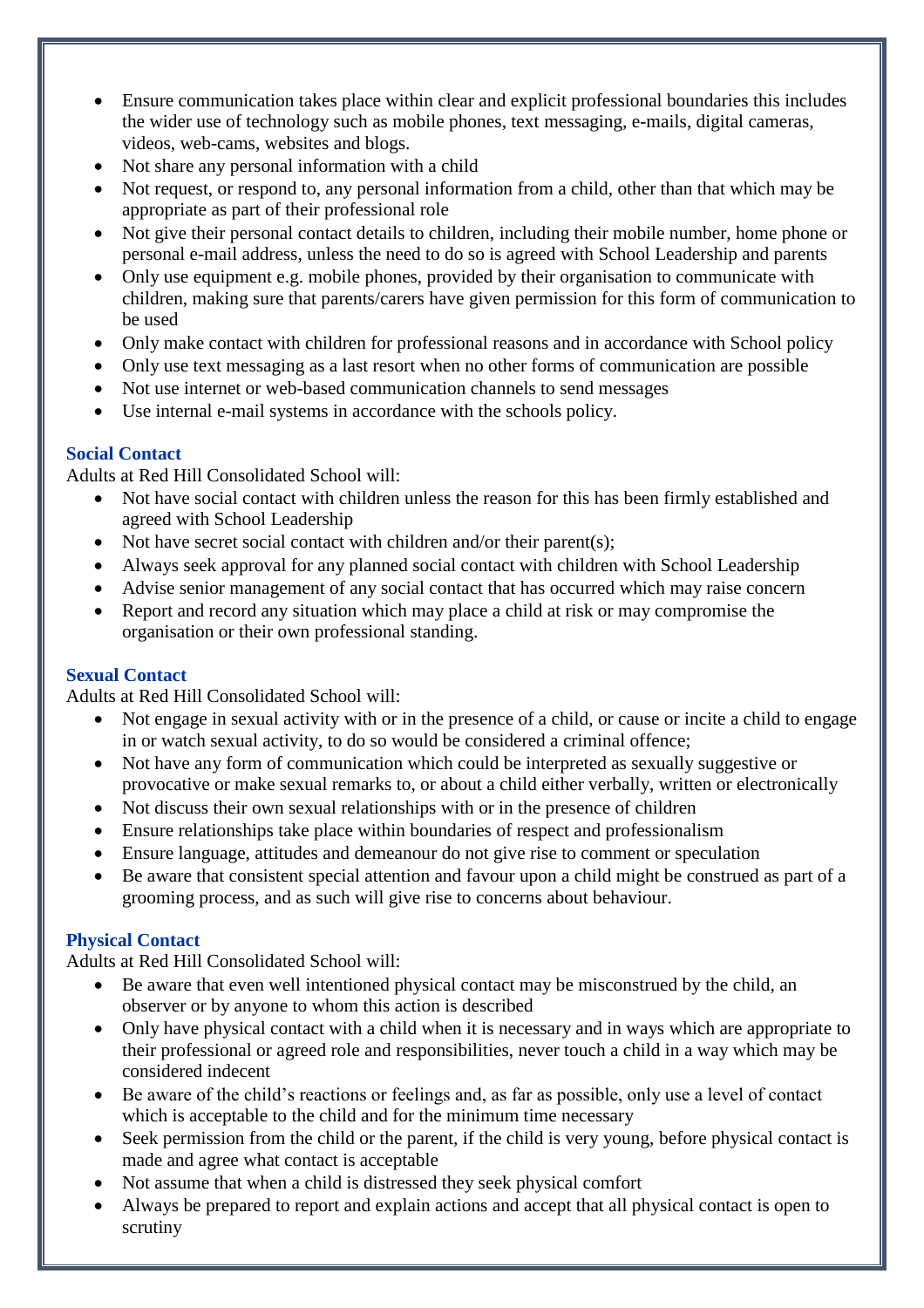- Not indulge in horse play
- Always encourage children, where possible to undertake self-care tasks independently
- Be aware of cultural or religious views about touching and issues of gender
- Where there is regular physical contact needed, the nature of this must be agreed with School Leadership and the parent as part of a formally agreed plan
- Where a child initiates inappropriate physical contact, you must sensitively deter them and help them understand the importance of personal boundaries.

# **Behaviour Management:**

Adults at Red Hill Consolidated School will:

- Not use any form of degrading treatment to punish a child
- Not use sarcasm, demeaning or insensitive comments
- Ensure any sanctions and rewards are part of an agreed behaviour management policy
- Try to defuse situations before they escalate
- Never use corporal punishment
- Follow the behaviour policy and only use physical intervention in exceptional circumstances and as a last resort, when other behaviour management strategies have failed and where there is a risk of physical injury or serious damage to property
- When, using physical intervention, use the minimum force necessary and techniques in line with recommended policy and practice and always report and document the incident
- Be mindful of other factors which may be impacting on a child's behaviour, i.e. bullying, changes in home circumstances

*Note: the use of unwarranted physical force is likely to constitute a criminal offence.*

# **Personal/Intimate Care**

Adults at Red Hill Consolidated School will:

- Adhere to the school's code of conduct
- Make other staff aware of the task being undertaken
- Explain to the child what is happening
- Carefully and sensitively observe the emotional responses of the child, and record and report any concerns to School Leadership and parents, if appropriate
- Respect children's privacy at all times
- Avoid any physical contact when children are in a state of undress, other than as part of an agreed care plan
- Not change, in the same place as children
- Not shower or bathe with children
- Not assist with any personal care task which a child can undertake themselves

#### **One to one situations/home visits**

Adults at Red Hill Consolidated School will:

- Ensure that when working alone, full and appropriate risk assessments have been agreed to
- Avoid meetings with a child in secluded areas
- Always inform colleagues and/or parents about one to one contact beforehand, assessing the need to have them present or close by
- Avoid the use of 'engaged' signage on doors where ever possible, these create an opportunity for secrecy or the interpretation of secrecy
- Carefully consider the need of the child when in one to one situation and always report any situation where the child becomes distressed or angry towards you
- Agree what the purpose for any home visit with School Leadership team unless it is an acknowledged and integral part of your role
- Never put yourself into a one to one situation when little or no information is available about the child.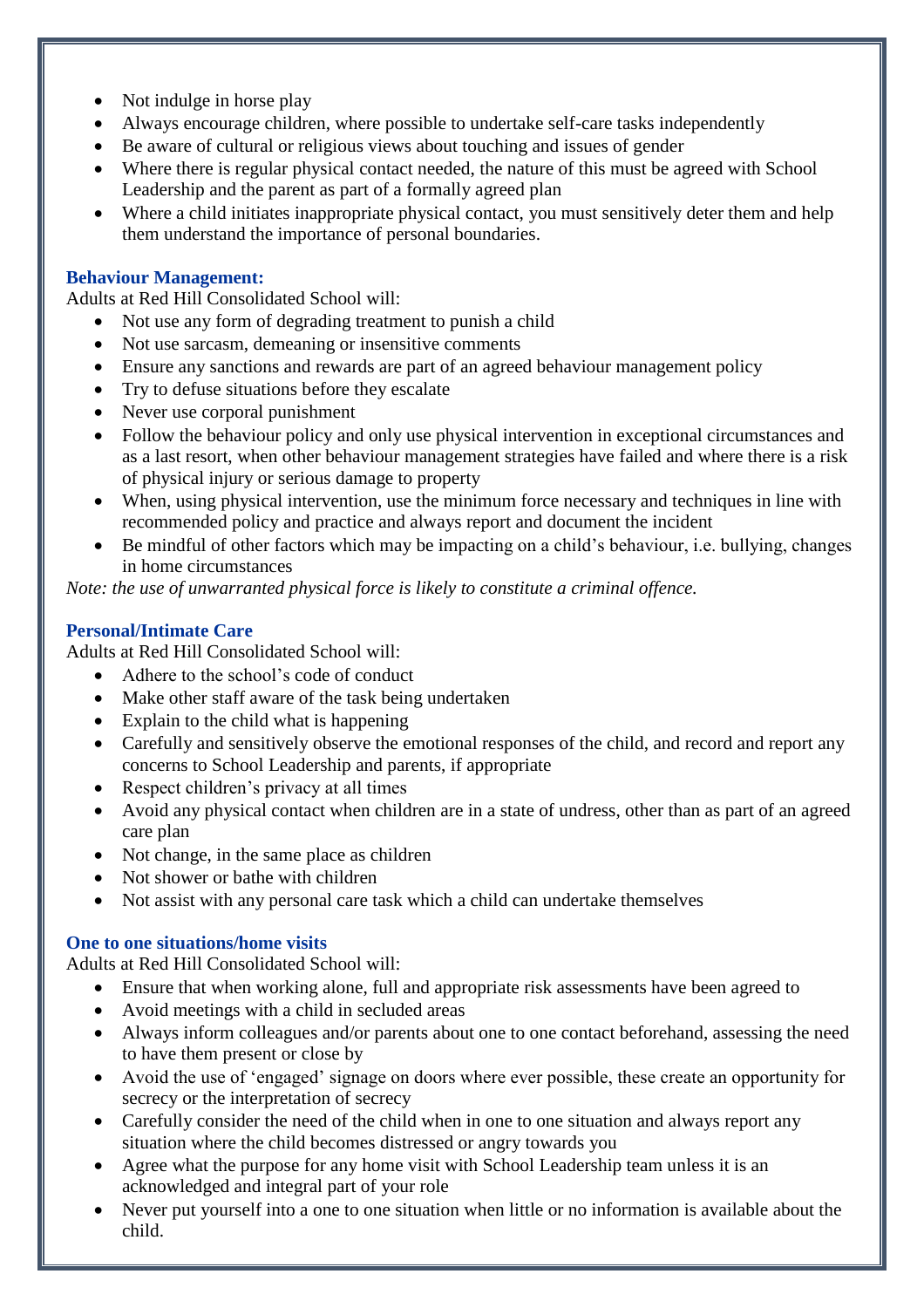# **Transporting**

Adults at Red Hill Consolidated School will:

- Ensure requirements around seat belts and car seats are adhered to
- Not offer lifts outside normal working duties unless this has been brought to the attention of School Leadership and been agreed with parents
- Ensure they are fit to drive and free from any drugs, alcohol or medicine that is likely to impair judgement or ability to drive
- Record details of the journey in accordance with agreed DET procedures
- Ensure that there are proper procedures in place for vehicle, passenger and driver safety, including appropriate insurance;
- Ensure that any impromptu or emergency lifts are recorded and can be justified if questioned.

# **Trips and Outings**

Adults at Red Hill Consolidated School will:

- Recognise that they are in a position of trust and ensure that their behaviour remains professional at all times and stays clearly within defined boundaries
- Ensure staff/child ratios and gender mix are appropriate
- Always have another adult present in out of work activities, unless otherwise agreed with by School Leadership
- Ensure risk assessments are undertaken
- Have parental consent to the activity
- Never share beds with children
- Not share bedrooms unless it is a dormitory situation and the arrangements have been agreed with the School Leadership, parents and children.

# **Photography and Videos**

Adults at Red Hill Consolidated School will:

- Be clear about the purpose of any activity involving photography and what will happen to the images when the activity is concluded
- Be able to justify the reason for having images of children in their possession
- Avoid making images in one to one situations or situations that may be construed as secretive or which show a single child with no surrounding context
- Only use equipment provided or authorised by their school
- Immediately report any concerns if any inappropriate or intrusive images are found
- Have parental consent to take, display and/or distribute any images of children
- Not use images that may cause distress or offence
- Only use mobile phones or any other devices that have a camera to take images of children that has been authorised by their school
- When taking photographs and videos of students using a mobile phone all images and videos must be uploaded by the end of the school day and deleted from mobile phones.

# **Access to inappropriate images and internet usage**

Adults at Red Hill Consolidated School will:

- Not access, make or store indecent images of children on the internet, to do so would be illegal and lead to a criminal investigation
- Not make or store images of children, gathered as a result of their work, on personal equipment
- Follow their schools guidance on the use of IT equipment
- Ensure that children are not exposed to unsuitable material through Information, Communication Technology
- Ensure that any materials shown to children are age appropriate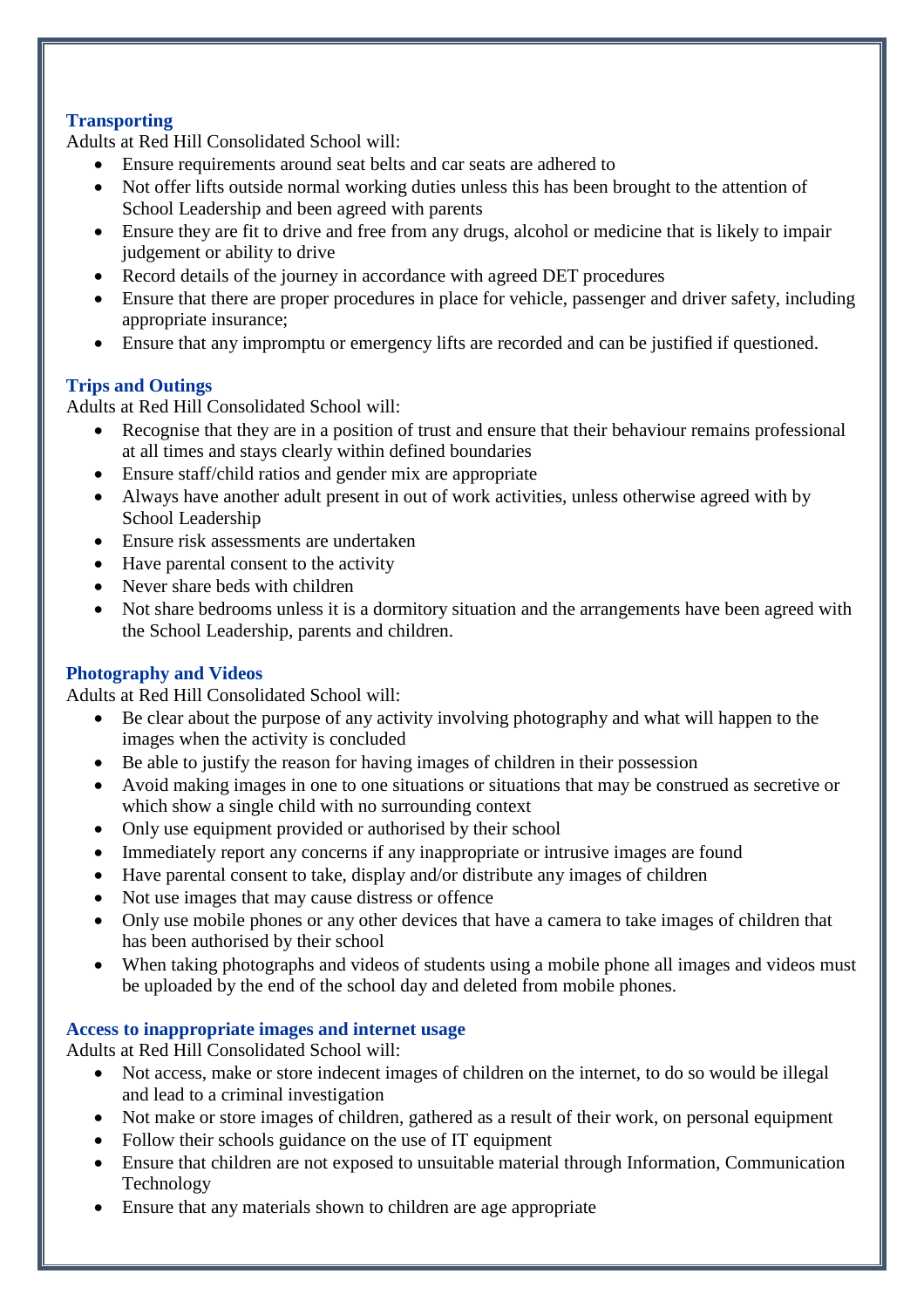Immediately report any concerns, if any inappropriate or intrusive images are found, to the School Leadership and follow the Mandatory Reporting Policy.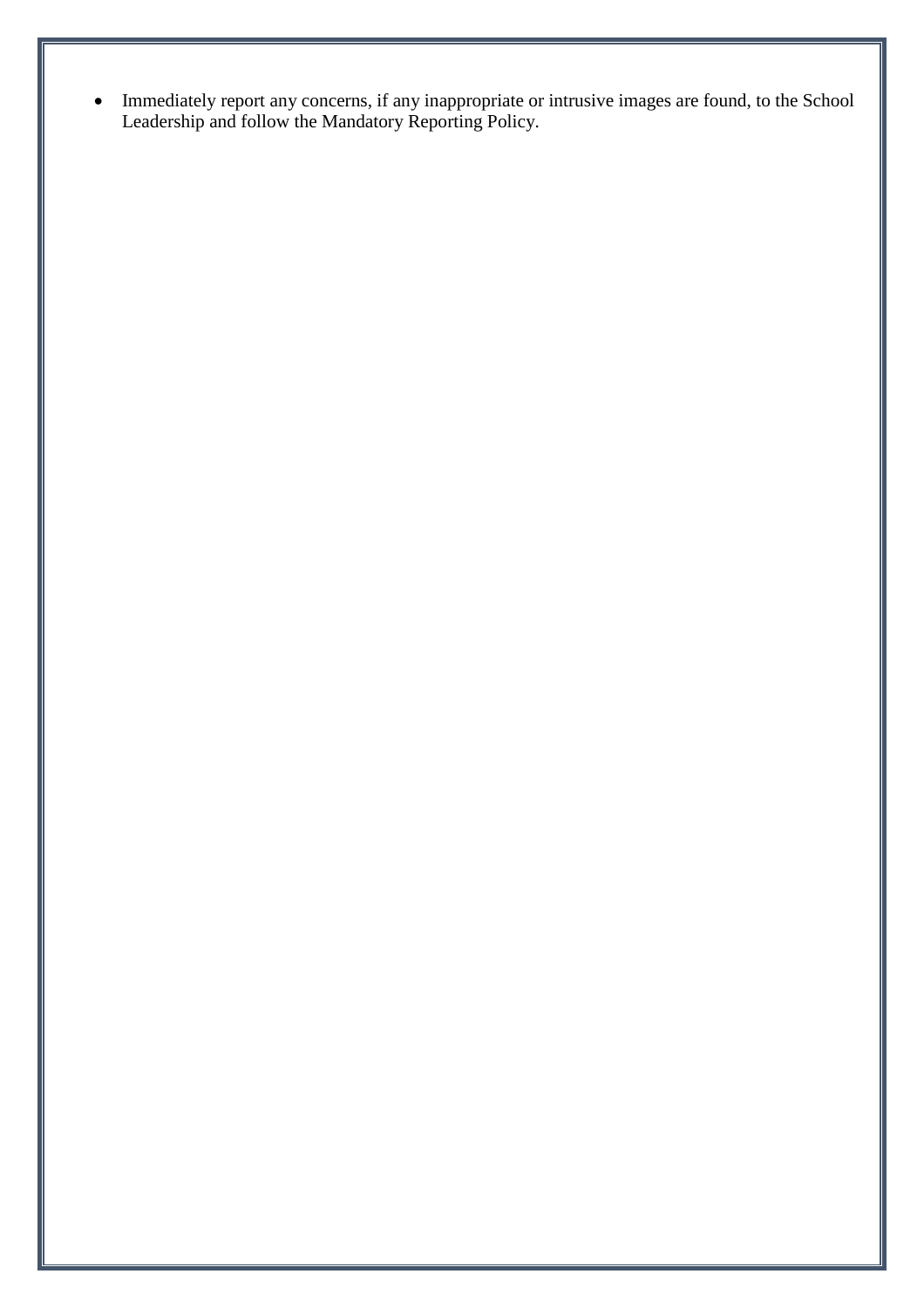#### **Appendix 4:**

#### **Red Hill Consolidated School Child Safety Risk Management Program**

At Red Hill Consolidated School our child safety risk management strategy is a formal and structured approach to managing risks associated with child safety. Our school Child Safe Policy and Code of Conduct clearly outlines our commitment to implementing the 7 standards for child safety as outlined in the Ministerial Order No. 870.

At Red Hill Consolidated School our process includes risk assessment (see matrix below), implementation of controls and a monitoring and review process to ensure the currency of the risk management approach.



#### **Risk Rating Matrix**